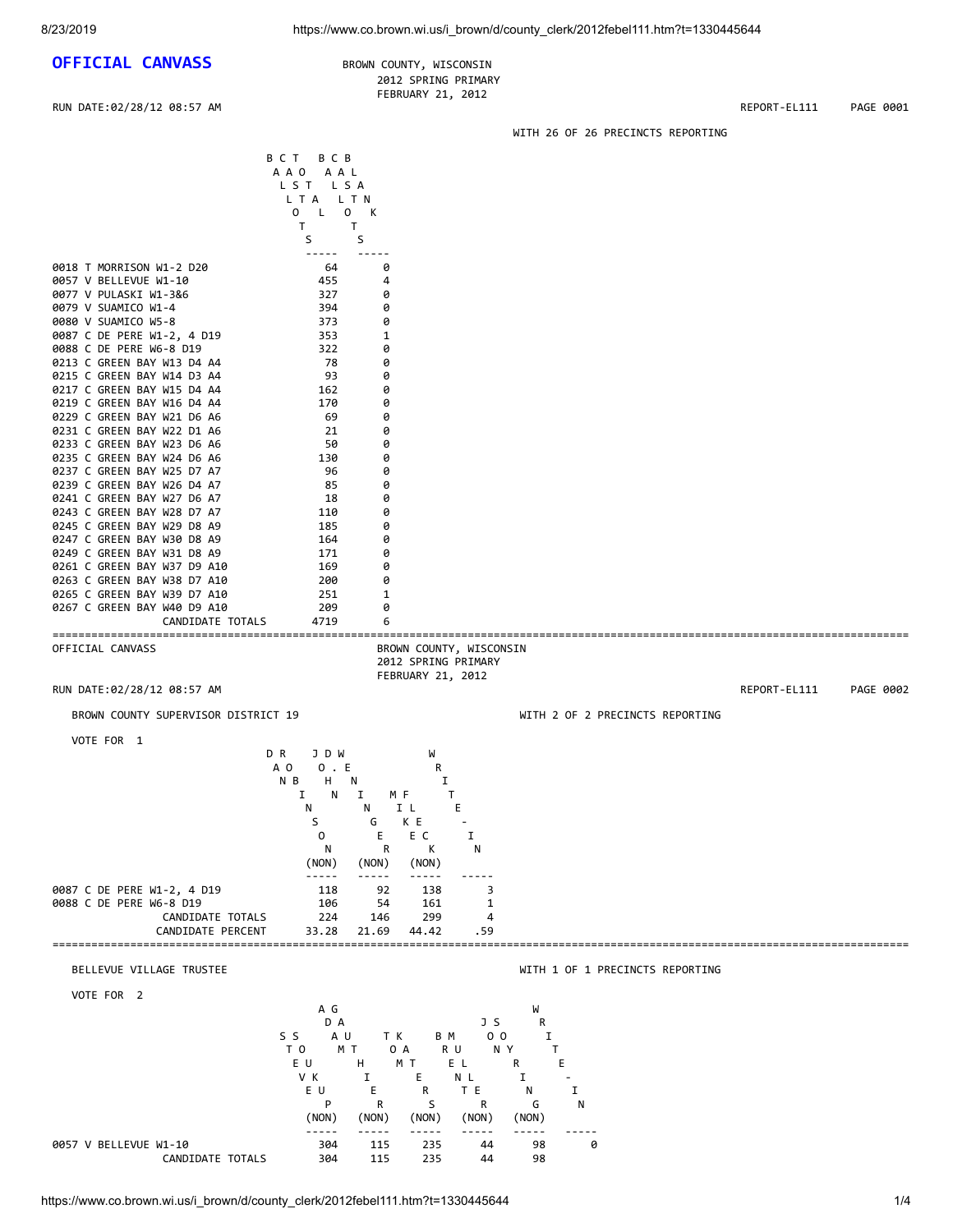

https://www.co.brown.wi.us/i\_brown/d/county\_clerk/2012febel111.htm?t=1330445644 2012 0229 C GREEN BAY W21 D6 A6 14 35 20 0

 (NON) (NON) (NON) ----- ----- ----- -----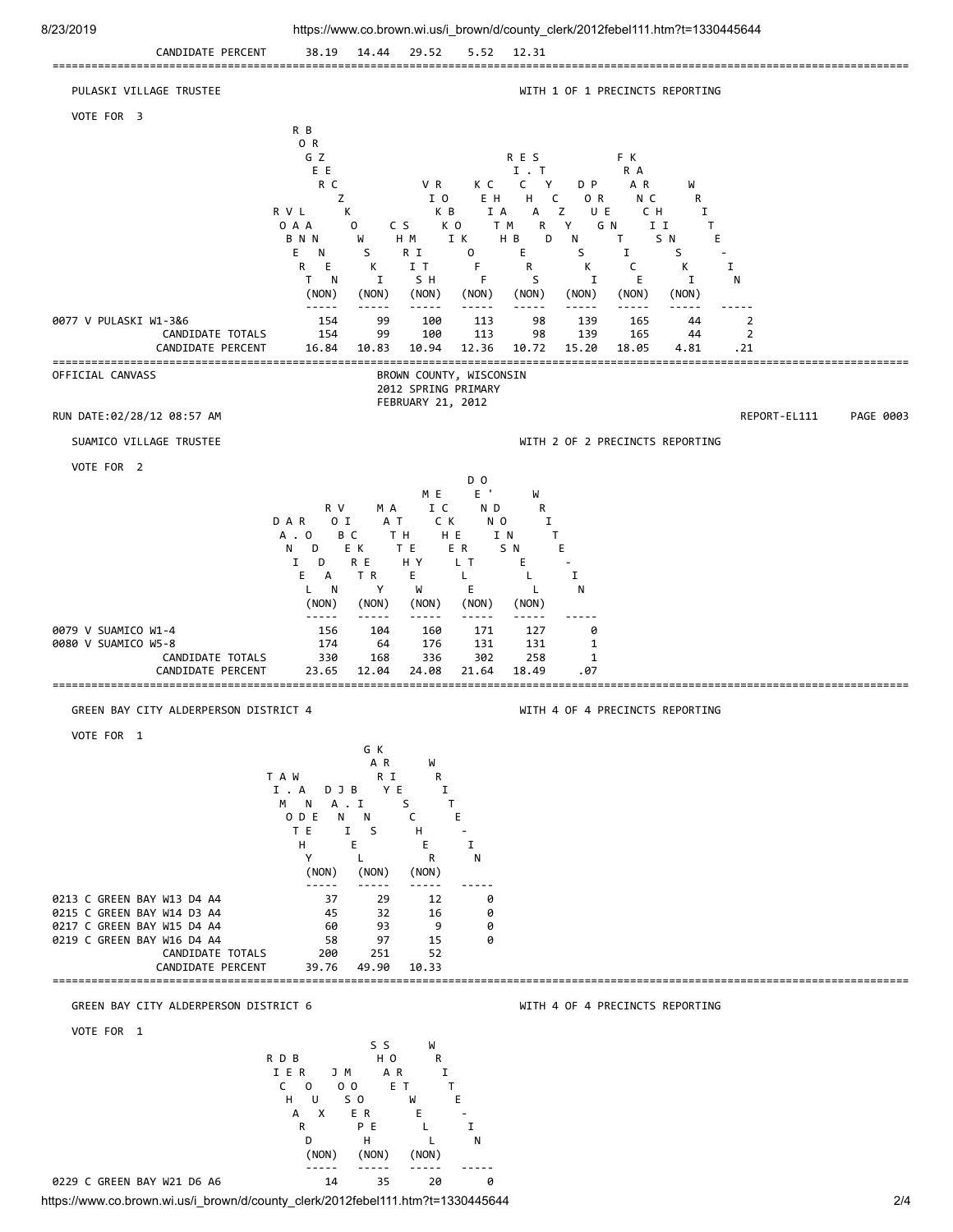